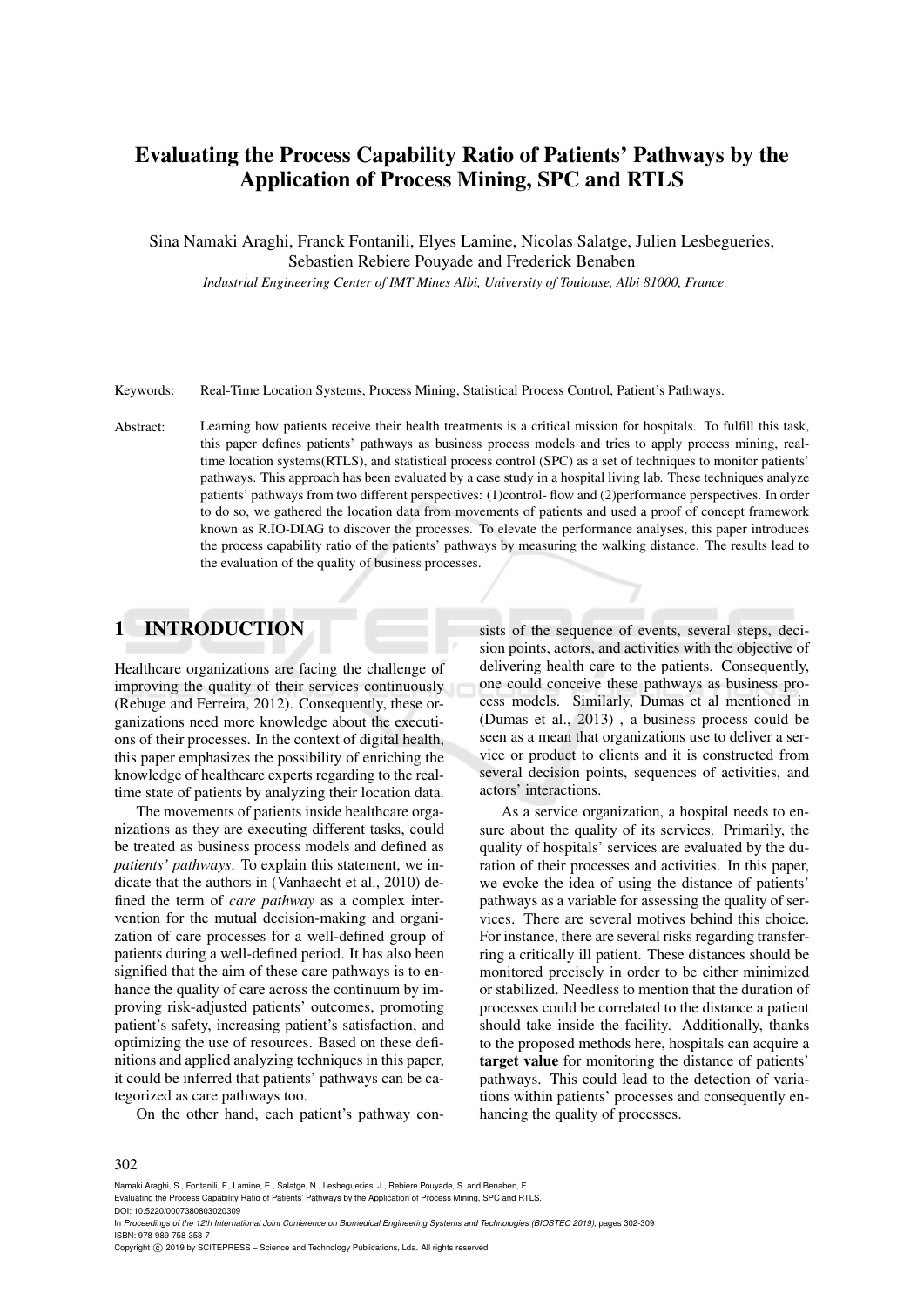This paper uses DIAG approach in order to extract comprehensive knowledge from patients' pathways within hospitals. This approach which has been shown in figure 1 is an updated version of the previous one in (Araghi et al., 2018). It consists of seven main functions, that could be executed through four different states. These states are *Data state*, *Information state*, *Awareness*, and *Governance*. The seven functions in this approach would accomplish a goal which is transforming the location data of the patients into decisions. This approach is being developed within R.IO-DIAG application. Each state of the approach encompasses one or several functions. The first function is the *configuring the environment and the systems*. This function is concerned with installation of location systems and importing the primary information into the R.IO-DIAG application. These information are: identifying zones of the experiment, patient's information, and functions that could be executed in certain zones. The second function is the *location data gathering*. After obtaining the primary event logs (cf figure  $2(a)$ ) a series of interpreting rules have been devised in order to extract the corresponding activities at each zone of a hospital. A more detailed illustration of this function is included within (Namaki Araghi, 2018) article. After receiving the interpreted data, the list of un-linked activities would go within the *process modeling* function. Thanks to several process mining algorithms, a cartography of process models will be discovered and presented by declarative modeling languages or the OPC modeling language. These models and its metrics (time and distance) will be studied by the *process analyzing* function. After detecting the variations of process models, a series of cause and effect diagnoses will be performed in the *process diagnosing* to extract the cause of those variations. Finally, at *prognosing* function, thanks to discrete event simulation (DES) several scenarios will be generated for choosing the best scenario to improve the processes.

The next section provides an overview of process mining, RTLS and the related works. However, the third section presents the main focus of this paper which is on the analyzing function of DIAG appraoch, where we aim at evaluating the capability of processes in order to ensure the quality of services. The fourth section evaluates and illustrates the research work by an experiment. Finally, the last section concludes the paper.

### 2 BACKGROUND

There are two problematics that motivate experts to consider patients' pathways as business processes. These problematics are social and technical. Concerning the social aspect, Guardian issued a study in UK (Pinchin, 2015) based on data from 2013 that approximately 7 million hospital appointments have been missed due to patients being lost in the facilities and each costs on average £108. The impact of facility design on patients' safety is a serious issue and is related to the distance that patients walk in the facility. Therefore, monitoring the distance traveled by patients helps hospitals to reduce these errors. Although, measuring the exact value is only attainable by using proper techniques and technologies such as RTLS.

In the context of smart healthcare, the application of RTLS is growing rapidly as a prerequisite. These systems consist of three main components that communicate with each other thanks to radio-frequency signals. The first component is a tag which could be attached to each object that need to be located. Antennas are the second component. They find the position of the tags over the location area. The third component is a location engine. This software uses different types of algorithms and localization techniques to calculate the positions of tags. Some of these techniques are: triangulation, trilateration, Angle of Arrival (AOA), Time Difference of Arrival (TDOA), and Received Signal Strength Indicator (RSSI) (Cotera et al., 2016).

## 2.1 Process Mining

Recently, the application of process mining has been developed in the context of healthcare (Rojas et al., 2016) as an *evidence-based* methods to provide a fast, automatic and efficient way to map the processes. The concentration of process mining is on discovering knowledge from event logs which are registered in an information system. Nowadays, the knowledge generated by process mining is based on three activities: process discovery, conformance checking and enhancement of business processes (Aalst, 2016). Several researchers have defined process mining as a practice which is being derived from the field of data mining (Tiwari et al., 2008). However, Van der Aalst defines process mining as a bridge between process science and data science (Aalst, 2016). He identifies that process mining and data mining both start from data, however, data mining techniques are not typically "process-centric". Concerning process mining in healthcare, it mainly received attentions to-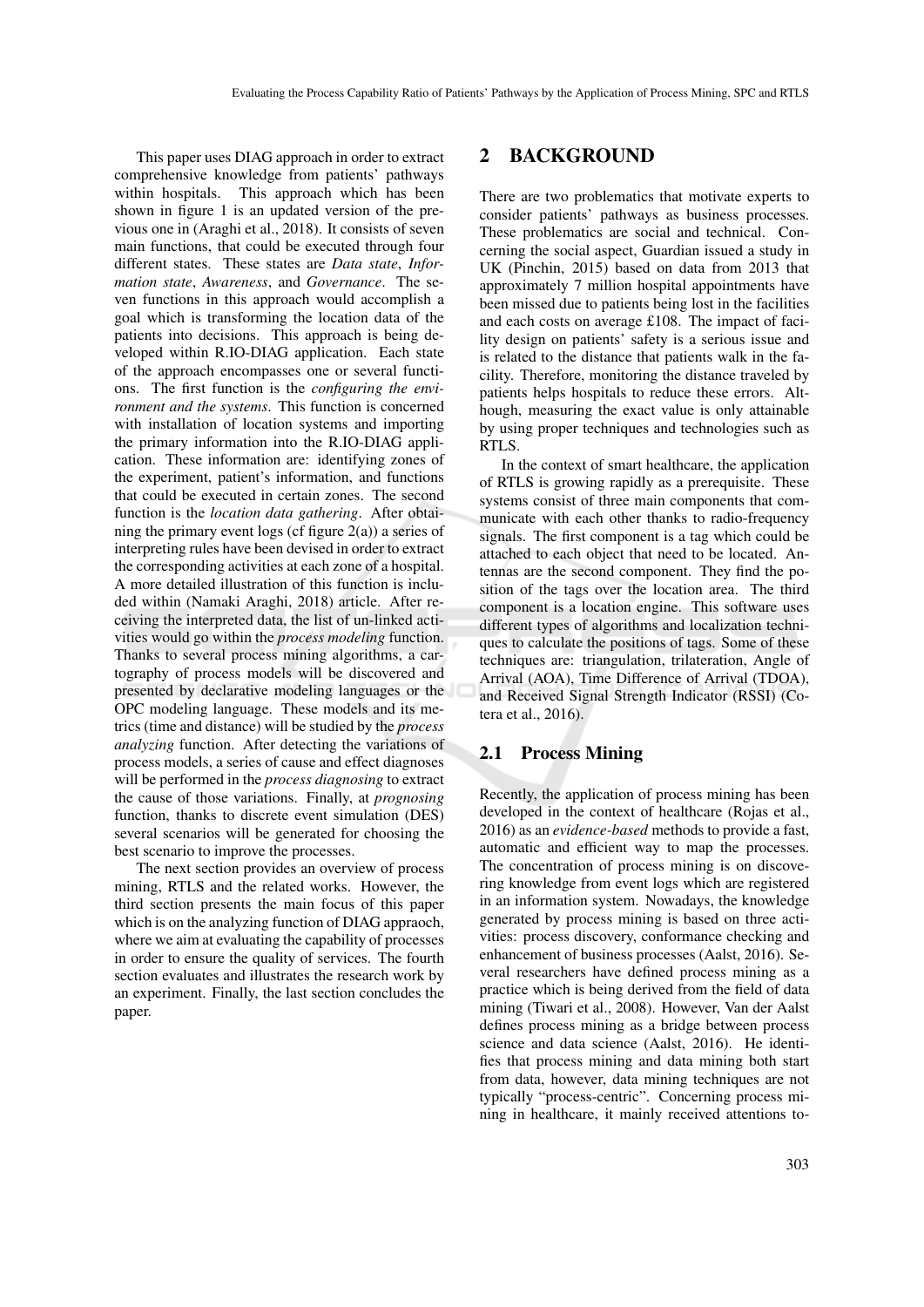

Figure 1: DIAG approach for extracting knowledge from location event logs.

wards designing and applying discovering algorithms. The enhancement and performance analysis are part of process mining techniques that have not evolved significantly mainly in the area of patients' pathways (Partington et al., 2015). The focus of this paper is on this gap. Therefore, the question for this research work is: how hospitals can measure the quality of patients' pathways?

Most of the applied methodologies in this area contain three main activities: (i)cleaning and preparing the data, (ii) using discovery algorithms and (iii) analyzing strategies (Rojas et al., 2016). As examples of these works, the authors in (Partington et al., 2015) performed a research in Australia to evaluate the performance of a care pathway in different hospitals. They analyzed the processes based on the number of patients who have been admitted, the throughput time of activities and the frequency of used healthcare procedures. They also provided an evaluation of process mining literature in healthcare. Authors highlighted a large gap among process mining activities. Based on their evaluation, only 3.5 % of research works are concerned with performance evaluation and enhancement of processes. They indicated that 82 % of works are oriented towards process discovery and 22% are related to conformance checking. The asso-

ciation of process mining and RTLS did not receive a lot of attention. However, it showed promising results in previous works. In this regard, the current approaches are highly dependent on the type of the configured location system. In (Fernandez-Llatas et al., 2015), Fernandez-Llatas et al. defined seven steps to transform location data in order to reach an enhancement phase of processes. These steps have been defined in the context of a tool which transforms the location data into the model-based analysis. They illustrated their research by the PALIA-ILS SUITE application (*http://pmuc.ing.puc.cl/*). In (Yang and Su, 2014), Yang and Su, reviewed the same mentioned works in (Fernandez-Llatas et al., 2015) and emphasized the need to improve the performance evaluation aspect of their work.

Most of these research works focused on the control-flow perspective. The main interest was to map the patients' pathways through process discovery. However, this paper expands this area by adding quantitative analysis. This would help experts to not only have a vision of the processes' executions, but also to acquire a real-time performance perspective of the patients' pathways by controlling the variations within processes.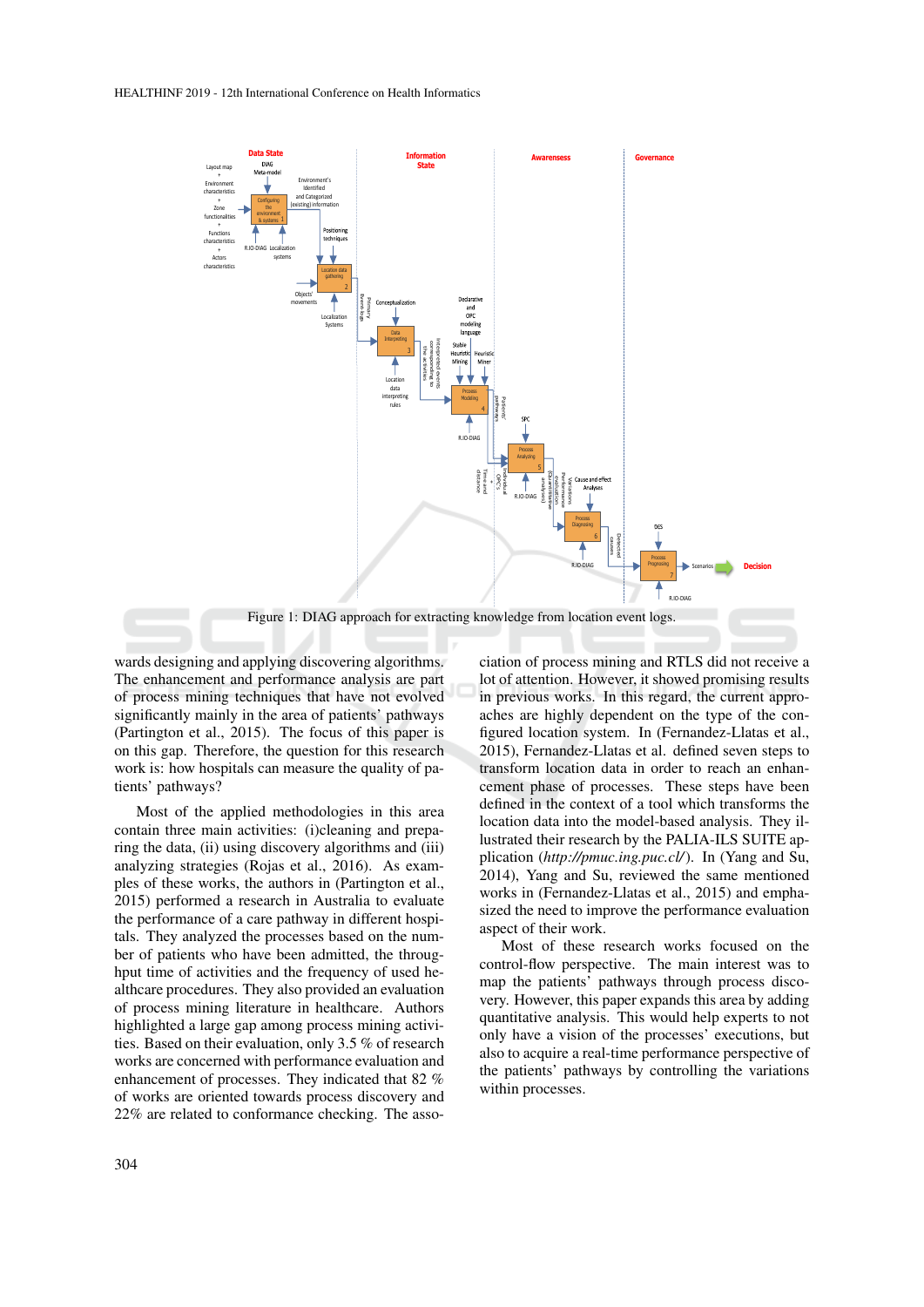### 3 METHOD

To fill the mentioned gaps, this work tends to extend the DIAG approach presented in (Araghi et al., 2018) by adding control charts and process capability analysis to a process mining application in order to analyze the real-time location data and quality of patients' pathways. This approach supports the performance and control-flow perspectives of a process mining application in healthcare.

### 3.1 Statistical Process Control(SPC)

SPC is a powerful collection of problem-solving tools useful in achieving process stability and improving capability through the reduction of variations in the process. SPC has already made its way into the healthcare sector (Thor et al., 2007). However, it has been used mainly for analyzing biological experiments but not in a sense of analyzing patients' pathways. The Shewhart control charts are one of the most sophisticated techniques of SPC. A typical control chart has three indicators which are known as center-line (CL), upper control limit (UCL), and lower control limit (LCL). These lines are being represented in the charts as horizontal lines. The UCL and LCL are indicating that if a process is in control, then nearly all of the sample points would fall between them. As long as all of the points of the samples are between LCL and UCL, no action is necessary. But, if a point falls beyond those limits, it could be inferred that the process is out of control due to the high level of variations. Therefore, some inspections on different aspects of the process are required. There are several types of control charts, such as  $\bar{x}$  chart, R-chart (range chart), P-chart, and C-chart. The application of each of these charts depends on the types of data and analysis that one could require. In this research work,  $\bar{x}$ and *R* charts will be used since the outcomes are based on two types of numeric data: Time and Distance of patients pathways. In followings, the mathematical principles for constructing the control limits will be presented.

Let  $\bar{x}_1$ ,  $\bar{x}_2$ ,  $\bar{x}_m$ , be the average values of the samples, then the process average is the grand average  $(\bar{\bar{x}})$ :

$$
\bar{\bar{x}} = \frac{\bar{x}_1 + \bar{x}_2 + \ldots + \bar{x}_m}{m} \tag{1}
$$

If the range of each sample equals to *R* then:

$$
R = x_{max} - x_{min} \tag{2}
$$

Now  $letR_1, R_2, ..., R_m$  be the ranges of samples then the average range of process is:

$$
\bar{R} = \frac{R_1 + R_2 + \dots + R_m}{m} \tag{3}
$$

The control limits to construct the  $\bar{x}$  and *R*-charts are as follows:

$$
UCL_{\bar{x}} = \bar{\bar{x}} + A_2 \bar{R}
$$
  
\n
$$
CL_{\bar{x}} = \bar{\bar{x}} + A_2 \bar{R}
$$
  
\n
$$
UL_{\bar{x}} = \bar{\bar{x}} - A_2 \bar{R}
$$
  
\n
$$
LCL_{\bar{x}} = \bar{R}D_3
$$
  
\n
$$
LCL_{\bar{x}} = \bar{R}D_3
$$
  
\n(4)

The constant  $A_2$ ,  $D_3$ , and  $D_4$  in (4) changes based on the size of the samples. These constants exist in most of the mathematical statistics references (Joglekar, 2005).

#### 3.1.1 Process Capability Ratio

Another method to analyze the performance of processes is in terms of process capability ratio (PCR) or *Cp*. PCR is a statistical metric for making a comparison between the output of a process and with the specifications limits of the process. A process which all of its outcomes fall between the specification limits is considered as a capable process. For example, if hospitals define certain specifications as the expected length of stay for patients' pathways;  $C_p$  ratio helps them to evaluate their performance. *PCR* analysis could be defined by adjusting two new limits as Upper Specification Limit (*USL*) and Lower Specification Limit (*LSL*). These limits are specifications relevant to the quality characteristics that one desires to analyze (such as reliability of a process). In this research work, the USL and LSL could be defined manually by the healthcare experts, or be calculated by analyzing the distribution of the gathered data. Equation (5) shows the mathematical expressions to calculate  $C_p$ . Where  $\sigma$  is the standard deviation of samples. Equation (6) shows how to calculate the specification limit regarding to the distribution of the data.

$$
C_p = \frac{USL - LSL}{6\sigma} \tag{5}
$$

$$
USL = \bar{\bar{x}} + 3\sigma
$$
  

$$
LSL = \bar{\bar{x}} - 3\sigma
$$
 (6)

 $C_p$  could have three states, which help experts to analyze the capability of the As-Is processes: If  $C_p < 1$ ; it means that process is using up more than 100 % of the tolerance band which means the process is not capable to provide the desired outcome continuously. If  $C_p = 1$ ; it means that process is using 100% of its tolerance band. This implies that process may provide some undesirable outcomes, but statistically is predictable and capable of satisfying the current specification defined by the organization. If  $C_p > 1$ ; the process is using much less than 100 % of its tolerance band. As a result, relatively few undesirable outcomes could be produced by the process. These analyses can be seen concretely by the description of the study case in the next section.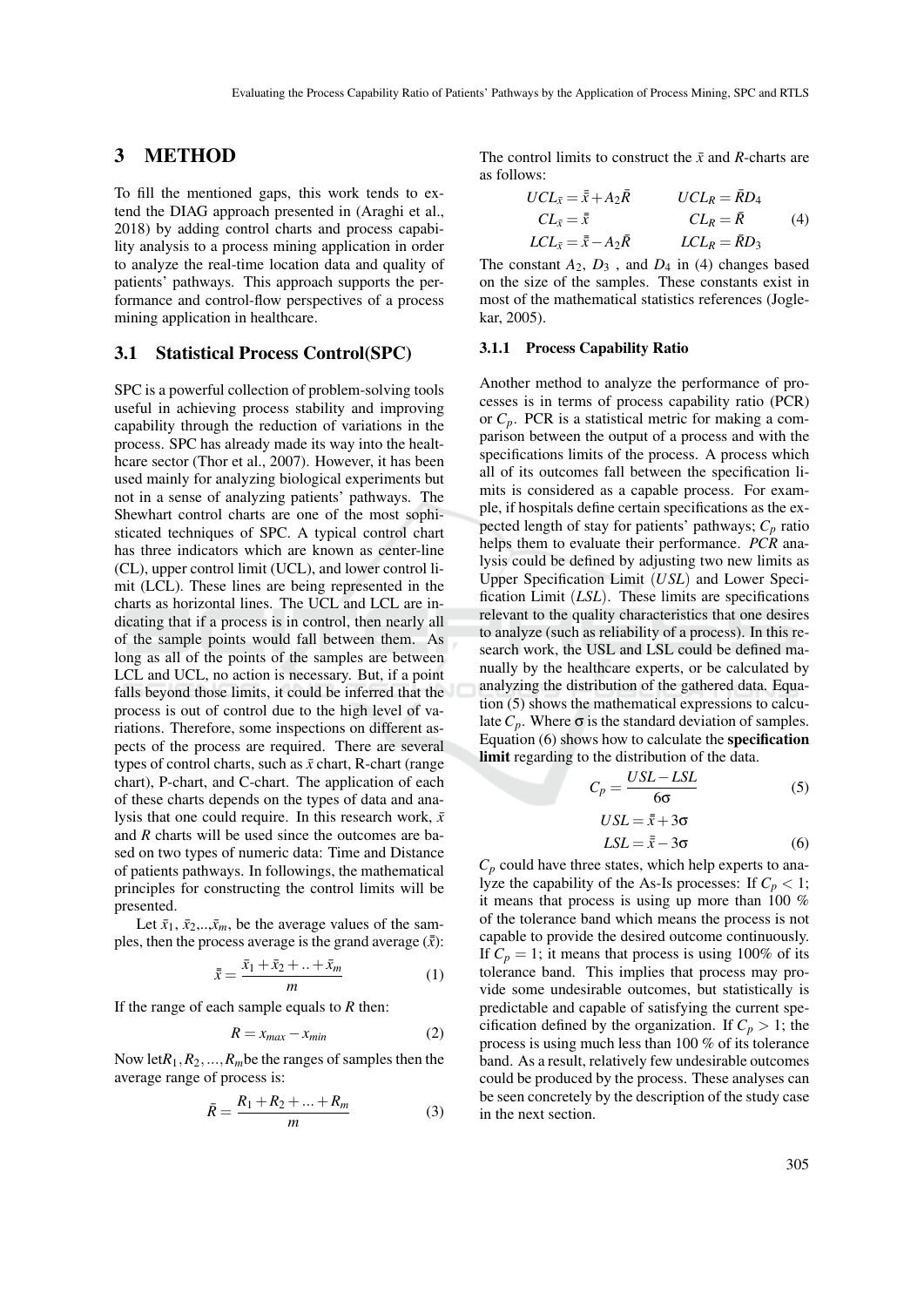# 4 CASE STUDY AND THE EXTRACTED RESULTS

To validate this approach, an experiment in a hospital living lab has been conducted. In this regard, R.IO-DIAG application has been developed within R.IO SUITE platform (*https://research-gi.minesalbi.fr/display/RIOSUITE/R-IOSuite+Home*) as a proof of concept, and for the illustration of the results. This tool receives the location data, refines them and generates business process models with the addition of robust statistical analyses and diagnoses. The results of this study case are the outcomes of two core functions of DIAG approach: process modeling and analyzing. This experiment had been carried out during ten days, and 150 patients have been monitored. They have been divided into 10 samples with the unique size of 15. These patients had similar profiles regarding which health care procedure they required. Event logs from the RTLS have been generated by the location engine with the JSON format. Each event contains several information such as event ID, time-stamp of entering a zone or exiting one, location data and other complementary data such as room temperature, humidity and tag's battery level. Figure 2 shows an example of patients tracking view and the primary event logs. To perform process discovery, a set of complex event processing rules have been defined based on DIAG reference model (Namaki Araghi, 2018). This reference model helps to identify which types of activities could happen in a certain zone. The details of these rules is within location data interpreting function of DIAG, which are evoked in (Namaki Araghi, 2018). After gathering the location data of pathways, the modeling function is the next step to gain a view on the way processes are being executed.

### 4.1 A Control-flow Perspective

The first step to obtain a model-based analysis of patients' pathways is to perform automatic process discovery. There are several existing process discovery algorithms (Augusto et al., 2017). DIAG uses stable heuristic mining algorithm since it can be applied for a collective modeling of pathways (describing the algorithm in detail is beyond the limits of this article). As it has been shown in figure 3 a qualitative analysis can be extracted by illustrating patients' pathways as process models. After analyzing the model, it has been indicated that most of the cases in the model have ignored one important step in their processes. This step was the "UROLOGY\_checkout". The primary diagnosis indicated this could be due

to the long waiting period at the "waiting area for checkout\_UROLOGY". Such qualitative analysis can be more useful for the organizations if it is being supported by quantitative analyses too. Existing mathematical analyses within process mining tools do not evaluate the quality of processes. The performance perspective section of this paper targets this problematic.

### 4.2 The Performance Perspective

It is obvious that the pathways could differ for each patient. However, it is a non-trivial task for hospitals to offer a stable service quality to patients. As Montgomery emphasizes in (Montgomery, 2007), the quality of services which patients are conceiving is directly influenced by the stability of processes. During this experiment, we encountered that patients did not have problems with the waiting times or length of pathways in particular but they expressed their dissatisfaction when they had to spend longer periods of time than expected in order to perform certain tasks. Additionally, they had difficulties for finding the rooms in the hospital. Therefore, we proposed to use process control charts to enhance the performance by discovering and diagnosing the variations.

Since the control limits on the  $\bar{x}$ -chart (Figure 4b) depend on the process variability, it is ideal to begin with the *R*-chart(Figure 4a). Unless the process variability is in control, these limits (in  $\bar{x}$ -chart) will not have much meaning (noa, ) and the process is already out-of-control.

The *R*-chart helps to ensure the stability of the extracted data. The CL is the average of all the subgroups' ranges. The other control limits are set by a distance of  $3\sigma$  (standard deviation) above and below the center line. These thresholds define the limits for expected variations in the subgroups ranges. The figure 4a shows *R*-chart for analyzing the range of distances for patients' pathways. Based on the stability in ranges, we may now construct the  $\bar{x}$ -chart presented in figure 4b. This figure presents the instability of the average traveled distance by patients. The red points in the  $\bar{x}$ -chart indicate that within three days of the experiment, there were some assignable causes that affect the distance of pathways for the patients. These variations in the process have been investigated by the help of healthcare professionals. Because of an increase in the number of admitted patients on those days, the department had the lack of resources to perform medical examination for all the patients. Therefore, nurses asked some patients to report their problems to other exam rooms in the hospital. This caused the traveled distance of some pathways exceed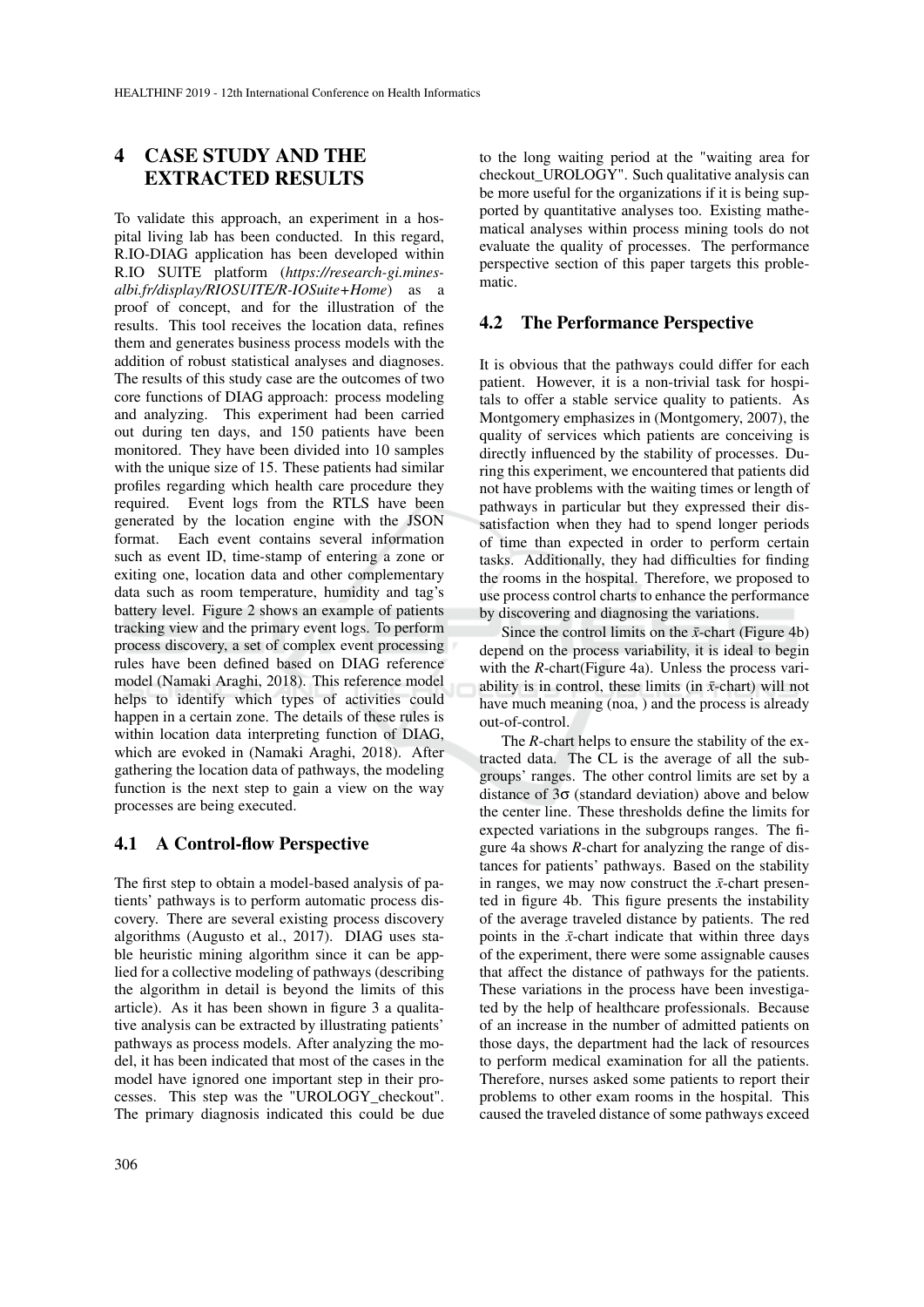



Figure 2: Primary results of tracking patients by RTLS.



Figure 3: The extracted process model by R.IO-DIAG.

from the norm value. Consequently, this issue led to an instability in the process.

The length of patient's pathway is a practical indicator for the capability of a hospital in providing efficient services. The reason could be seen as the effect on the length of stay in the hospital. Also, it influences the efficiency of providing emergency treatments to the exact location of a patient with a critical status. Thus, this research work seeks different means to analyze the capability of processes based on the defined CTQ (Critical To Quality) specifications. These specifications (USL, target, LSL) either are defined by the health professionals or could be adapted from the way patients are moving in the hospital. Figure 5 presents the results on process capability ratio  $(C_p)$  of the experiment.

There are several points that should be inferred from the *PCR* analysis; first of all, this chart consists of two specification limits that show the possible margins for the length of pathways. As it has been shown in figure 5, there are processes that have the distance higher than USL and lower than LSL. These processes are not satisfying the targeted specifications. The hospital's experts have defined an USL of 220 meters

provisionally. The LSL has been adapted automatically from the current state of processes with the defined formula in 6. The  $C_p$  is less than 1 which shows that processes are being executed in an inefficient way and they are not meeting the expectations. As it has been shown, approximately 5 % of patients are walking more than the upper specification limit. Note that *CPl*, and*CPu*, demonstrate the performance of processes near to the lower specification limit and the upper specification limit. *CPk* illustrates the capability of the process when the average of the samples are not wellcentered. *Cpm* measure could be useful if we want to use the average value as the target to reach. *Cpm* could be applied to monitor the difference between the target value and the average of the results. For instance, the target in this chart has been identified as 135.115 meters. However, the average length of pathways is different (*Center* = 155.04). As process average moves off of the target, *Cpm* grows greater. This would help to further analyses and diagnoses. The same analysis are applicable and have been done for the duration of processes which their explanations are beyond the scope of this article. Relevant to the "enhancement" activities of process mining paradigm, the presented methods can provide applicable means in order to detect the process variations from the outcomes of the processes.

## 5 CONCLUSIONS

This paper aimed at addressing several issues regarding monitoring of patients' processes in healthcare organizations.

• Firstly, it emphasizes the need to consider patients' pathways as business processes. Then it provides technical and technological means to monitor these pathways. The advantage of this approach is related to a shorter period of data extraction and the accuracy level of extracted data.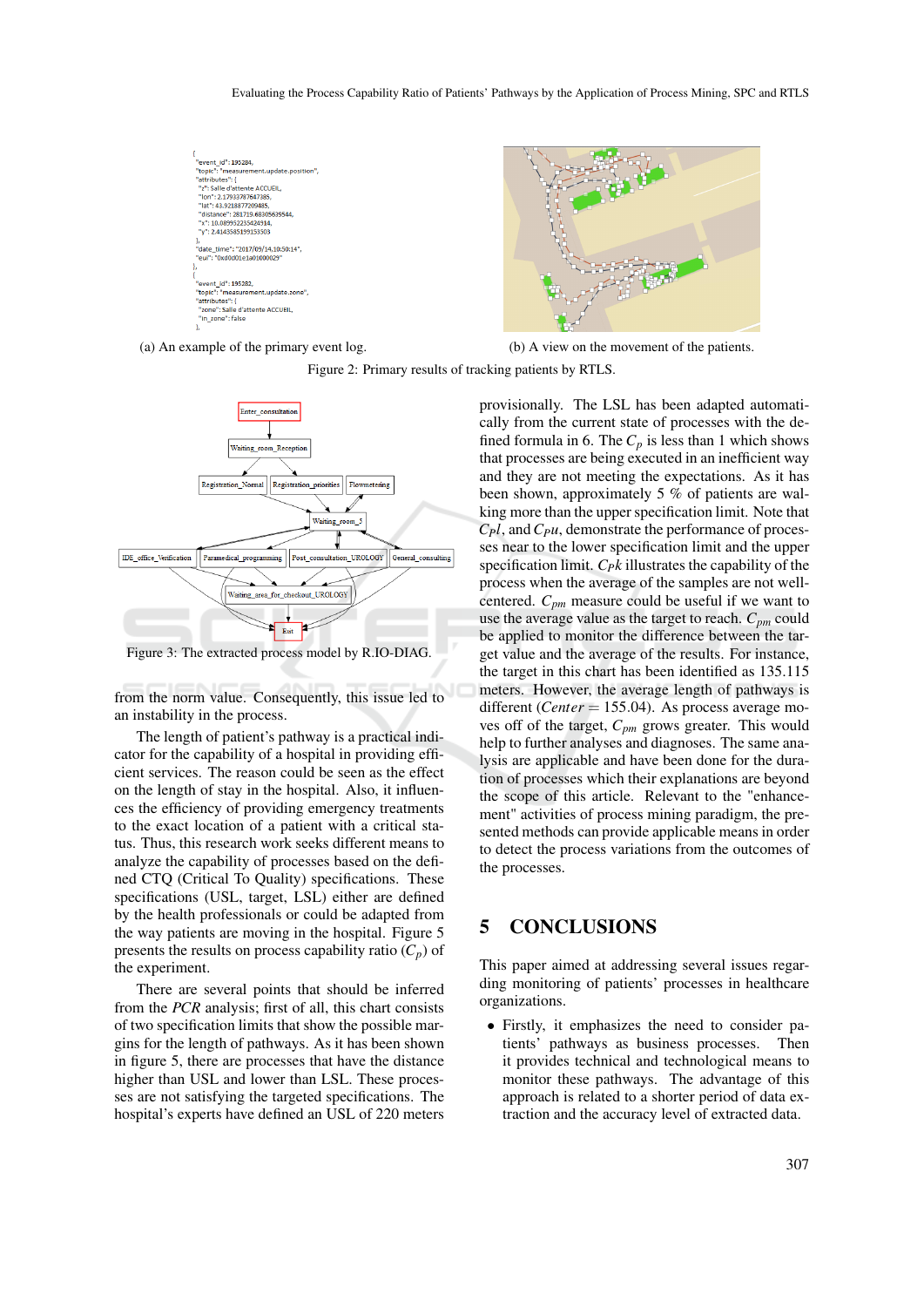

Figure 4: Control charts analysis related to the distance of pathways.

(a) Analyzing the variations of pathways' length



Figure 5: Evaluation of the process capability by the length of patients' pathways.

- Moreover, the presented approach provides a new sight to evaluate the capability of patients processes based on the traveled distance of their pathways. To the best of our knowledge regarding the literature, analyzing the stability and capability of patients' processes by the traveled distance of their pathways have never been done.
- Most of process mining research works are focusing on a challenge of how to discover a proper and fitting process model, which is an inevitable task. However, in this paper we tried to give an extra attention to the enhancement phase of process mining which we believe is necessary in order for process mining to become more applicable for healthcare organizations.

In this paper care-flow and performance perspectives are provided thanks to the framework of R.IO-DIAG which is exclusively being used to extract business process models from location data.

As it has been introduced, R.IO-DIAG applies different statistical process monitoring techniques which are not being used in other process mining packages. Thanks to these techniques, it is possible to monitor and reduce the variability of patients' pathways, which could lead to the quality improvement of pro(b) The  $\bar{x}$ -chart to monitoring the stability of patients' pathways

cesses.

After analyzing the patients' pathways and highlighting the shortcomings of the processes, the future perspective of this research work is to provide an automatic diagnosis of the processes.

## REFERENCES

- Aalst, W. M. P. v. d. (2016). *Process Mining: Data Science in Action*. Springer. Google-Books-ID: hU-EGDAAAQBAJ.
- Araghi, S. N., Fontanili, F., Lamine, E., Tancerel, L., and Benaben, F. (2018). Applying Process Mining and RTLS for Modeling, and Analyzing Patients' Pathways. pages 540–547.
- Augusto, A., Conforti, R., Dumas, M., La Rosa, M., Maggi, F. M., Marrella, A., Mecella, M., and Soo, A. (2017). Automated Discovery of Process Models from Event Logs: Review and Benchmark. *arXiv:1705.02288 [cs]*. arXiv: 1705.02288.
- Cotera, P., Velazquez, M., Cruz, D., Medina, L., and Bandala, M. (2016). Indoor Robot Positioning Using an Enhanced Trilateration Algorithm. *International Journal of Advanced Robotic Systems*, 13(3):110.
- Dumas, M., Rosa, M. L., Mendling, J., and Reijers, H. A. (2013). Introduction to Business Process Management. In *Fundamentals of Business Process Management*, pages 1–31. Springer, Berlin, Heidelberg.
- Fernandez-Llatas, C., Lizondo, A., Monton, E., Benedi, J.- M., and Traver, V. (2015). Process Mining Methodology for Health Process Tracking Using Real-Time Indoor Location Systems. *Sensors*, 15(12):29821– 29840. WOS:000367539100004.
- Joglekar, A. M. (2005). Appendix G: Table of Control Chart Constants. In *Statistical Methods for Six Sigma: In R&D and Manufacturing*, pages 311–311. John Wiley & Sons, Inc.
- Montgomery, D. C. (2007). *Introduction to statistical quality control*. John Wiley & Sons.